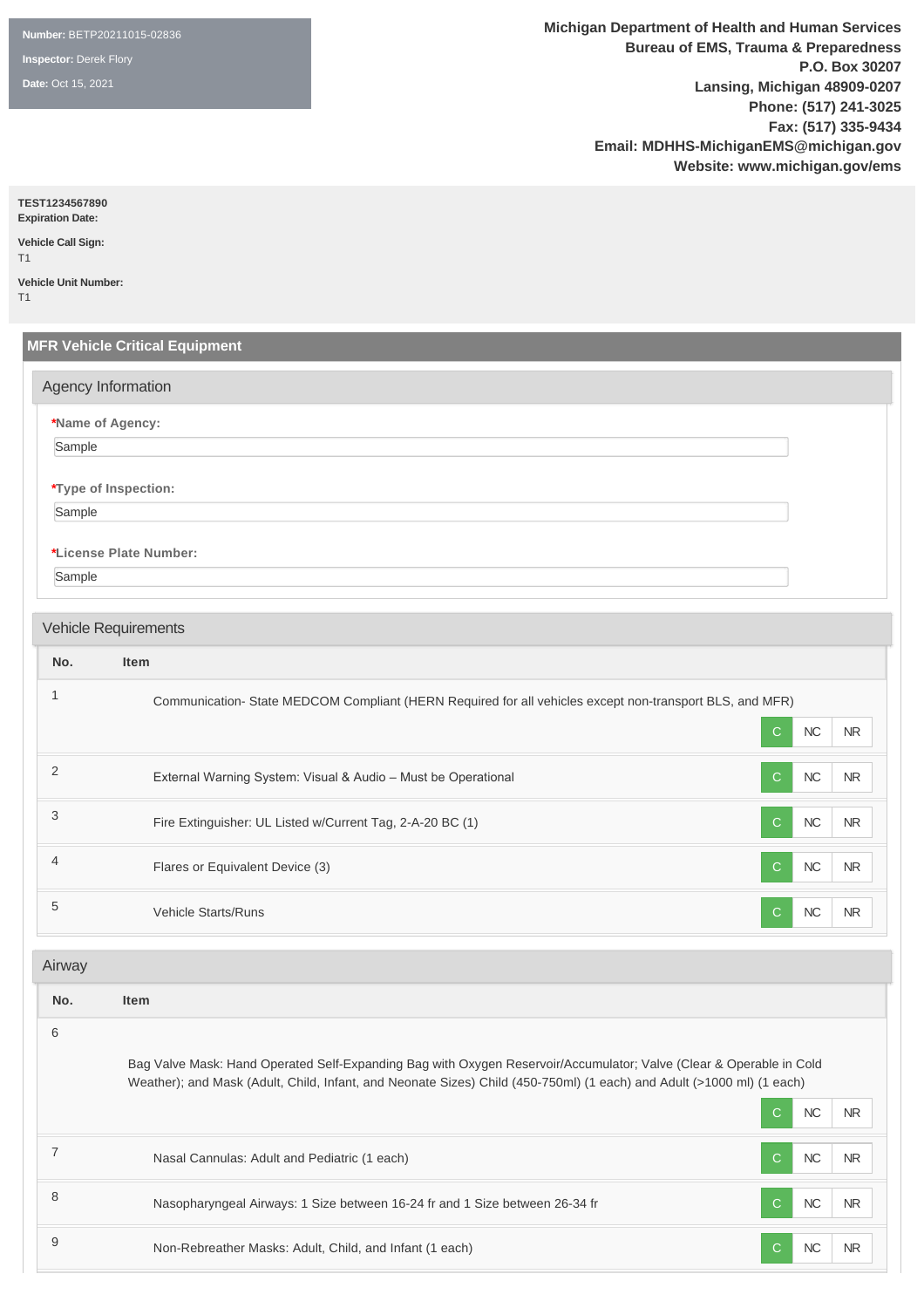| 10            | Oropharyngeal Airway: 0-1, 2-3, 4-5 (1 each)                                                                                                                                                                  | C  | NC         | <b>NR</b> |
|---------------|---------------------------------------------------------------------------------------------------------------------------------------------------------------------------------------------------------------|----|------------|-----------|
| 11            | Oxygen Portable with Regulator Capable of 15 lpm, and Supplies                                                                                                                                                | С  | $NC$       | NR        |
| 12            | Suction Portable (Can be manually powered)                                                                                                                                                                    | С  | NC         | NR        |
| 13            | Suction Tubing: Wide-Bore Tubing, Rigid Pharyngeal Curved Suction Tip and Tonsil and Flexible Suction Catheters 6F-16F (1<br>between 6F-10F and 1 between 12F-16F). 1 set for each mechanical suction device. | С  | <b>NC</b>  | NR        |
|               | Trauma - Bandaging                                                                                                                                                                                            |    |            |           |
| No.           | Item                                                                                                                                                                                                          |    |            |           |
| 14            | Arterial Tourniquet (commercial) (1)                                                                                                                                                                          | C. | $NC$       | <b>NR</b> |
| 15            | Bandages - Triangular (4)                                                                                                                                                                                     | С  | NC         | <b>NR</b> |
| 16            | Band-Aids (assortment)                                                                                                                                                                                        | C  | NC         | NR        |
| 17            | Burn Sheets - Sterile (2)                                                                                                                                                                                     | С  | $NC$       | <b>NR</b> |
| 18            | Dressing: Large Sterile Trauma (1)                                                                                                                                                                            | C. | $NC$       | <b>NR</b> |
| 19            | Dressing - Occlusive: Sterile (aluminum foil, saturated gauze, etc.) (1)                                                                                                                                      | C  | $NC$       | <b>NR</b> |
| 20            | Gauze Bandages: Rolled (6)                                                                                                                                                                                    | C  | $NC$       | <b>NR</b> |
| 21            | Gauze Pads - 4" x 4" Sterile (12)                                                                                                                                                                             | С  | <b>NC</b>  | <b>NR</b> |
| 22            | Scissors - Bandage/Trauma (1 pair)                                                                                                                                                                            | С  | NC         | <b>NR</b> |
| 23            | Tape: Hypoallergenic (1 roll)                                                                                                                                                                                 | C  | NC         | NR        |
|               | Trauma - Splinting                                                                                                                                                                                            |    |            |           |
| No.           | Item                                                                                                                                                                                                          |    |            |           |
| 24            | Cervical Immobilizers: Infant, Child, Adult (2 each)                                                                                                                                                          | C  | $NC$       | <b>NR</b> |
| 25            | Head Immobilization Device (1) - Firm Padding or Commercial Device                                                                                                                                            | С  | $NC$       | NR        |
| 26            | Long Spine Immobilization Device (1) - Rigid Support                                                                                                                                                          | С  | ${\sf NC}$ | <b>NR</b> |
| 27            | Short Spine Immobilization Device (1) - Rigid Support                                                                                                                                                         | С  | NC         | NR        |
| 28            | Rigid Splints - Short, Medium, and Long (Long must be at least 36 Inches each) (2 each)                                                                                                                       | С  | $NC$       | <b>NR</b> |
| 29            | Traction Splinting Device (1)                                                                                                                                                                                 | C  | <b>NC</b>  | <b>NR</b> |
| Defibrillator |                                                                                                                                                                                                               |    |            |           |
| No.           | Item                                                                                                                                                                                                          |    |            |           |
| 30            | Means to Defibrillate Pediatric and Adult Patients. Per AHA adult pads can be used for pediatric patients.                                                                                                    | C  | NC         | NR        |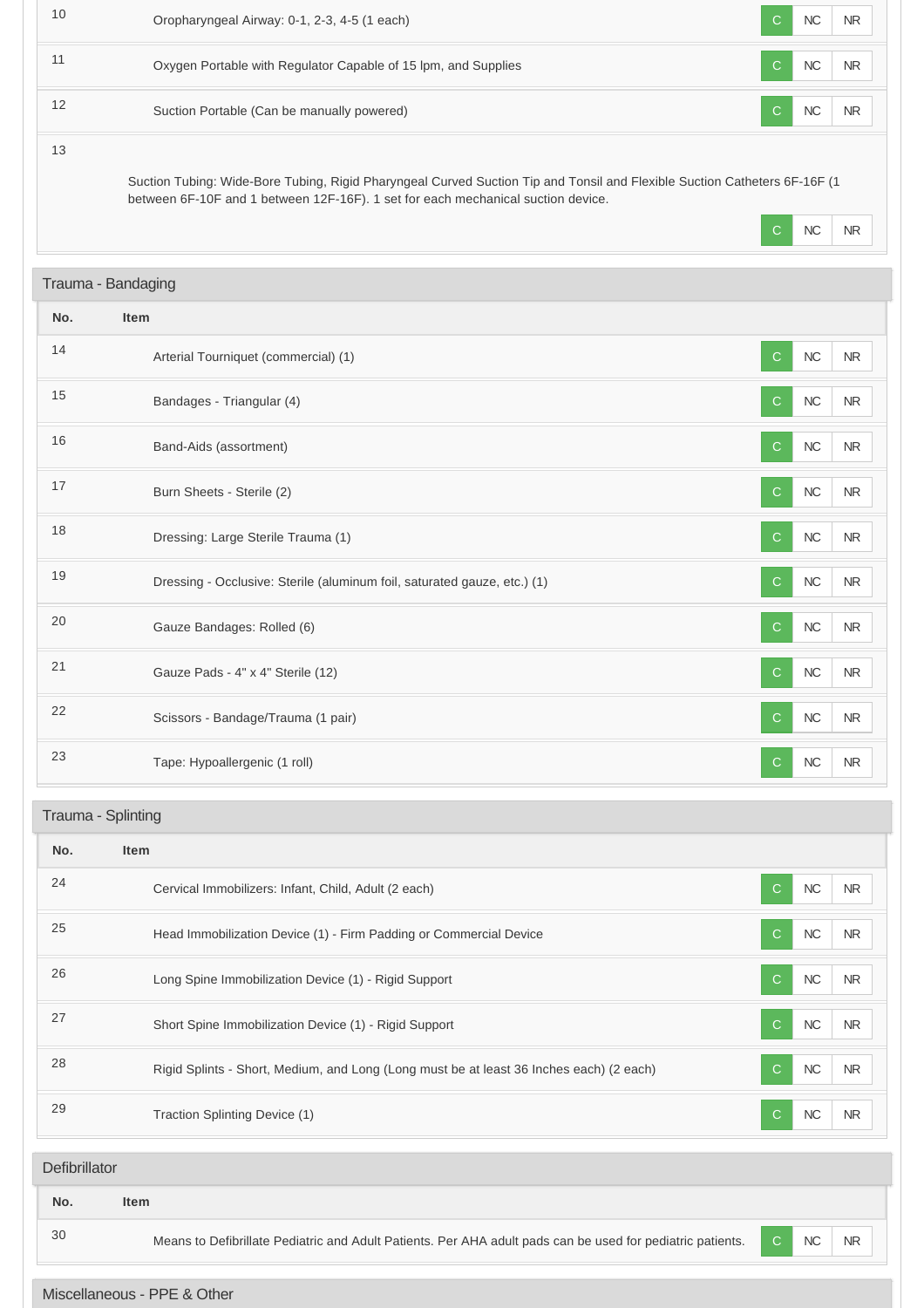| No. | Item                                                                                                                                                                                                                                                         |    |                        |  |
|-----|--------------------------------------------------------------------------------------------------------------------------------------------------------------------------------------------------------------------------------------------------------------|----|------------------------|--|
| 31  | Alcohol-Based Hand Cleanser (Towlette, Spray, or Liquid) (1)                                                                                                                                                                                                 | C  | $NC$<br><b>NR</b>      |  |
| 32  | Disinfectant Cleaner for Bloodborne Pathogens EPA Registered (for vehicle cleaning) (1)                                                                                                                                                                      | C  | $NC$<br>NR.            |  |
| 33  | Documentation Tools (Pens, Tablet, Run Forms)                                                                                                                                                                                                                | C  | NC<br><b>NR</b>        |  |
| 34  | Flashlight (1)                                                                                                                                                                                                                                               | C  | NC<br><b>NR</b>        |  |
| 35  | Gloves Non-Latex (1 Box or Pouch of Each Size)                                                                                                                                                                                                               | C. | NC<br><b>NR</b>        |  |
| 36  | HEPA Respirator or N-95 Masks (One for each crew member)                                                                                                                                                                                                     | С  | <b>NC</b><br>$\sf NR$  |  |
| 37  | Personal Protection Equipment: Impervious Gown, Eye Protection (Full Peripheral Glasses, Goggles, or Face Shield), and Mask<br>(One for each caregiver)                                                                                                      | С  | <b>NC</b><br>NR.       |  |
| 38  | Ensure that each individual operating a licensed life support vehicle during an emergency has access to all applicable protocols<br>for each medical control authority for which they are operating under unless provided by policy in an agency inspection. | C  | $NC$<br><b>NR</b>      |  |
| 39  | Reflective Safety Wear for each Crewmember                                                                                                                                                                                                                   | С  | NC<br>NR.              |  |
|     |                                                                                                                                                                                                                                                              |    |                        |  |
|     | Miscellaneous - Patient                                                                                                                                                                                                                                      |    |                        |  |
| No. | Item                                                                                                                                                                                                                                                         |    |                        |  |
| 40  | Blankets (2) with 1 being a Thermal Absorbent Blanket, or Appropriate Heat-Reflective Material (adult size)                                                                                                                                                  | C  | $NC$<br><b>NR</b>      |  |
| 41  | Blood Pressure Cuff and Sphygmomanometer : Infant, Child, Adult, and Large Adult (1 each)                                                                                                                                                                    | C  | NC<br><b>NR</b>        |  |
| 42  | Bottled Sterile Water or Bottled Normal Saline 0.9% (NS) (1 liter)                                                                                                                                                                                           | С  | <b>NC</b><br>NR        |  |
| 43  | Cold Packs (2)                                                                                                                                                                                                                                               | C  | NC<br><b>NR</b>        |  |
| 44  | Emesis Container (1)                                                                                                                                                                                                                                         | C  | NC<br>NR.              |  |
| 45  | Heat Packs (2)                                                                                                                                                                                                                                               | С  | $NC$<br><b>NR</b>      |  |
| 46  | Infant Thermal Cap (1)                                                                                                                                                                                                                                       | C  | NC<br>NR.              |  |
| 47  | OB Kit: Sterile Contents (1) - (4 x 4 Dressing, Sterile Scissors or other Cutting Utensil, Bulb Suction, Clamps for Cord, Sterile<br>Gloves, Blanket)                                                                                                        | С  | $NC$<br><b>NR</b>      |  |
| 48  | Soft Restraints (May be cravats) (4)                                                                                                                                                                                                                         | C  | <b>NC</b><br><b>NR</b> |  |
| 49  | Stethoscope (1)                                                                                                                                                                                                                                              | С  | NC<br><b>NR</b>        |  |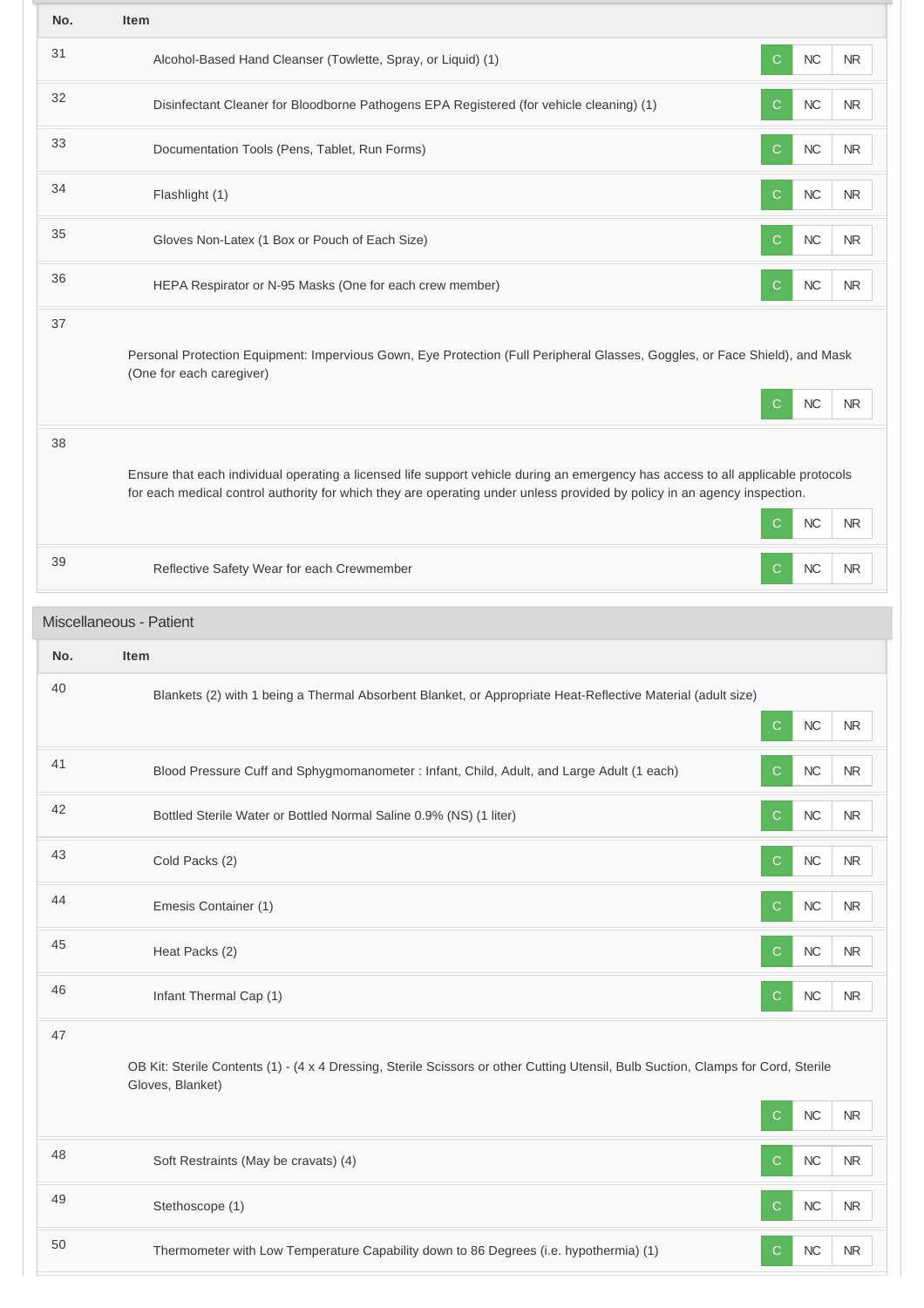

Miscellaneous - Other Health & Safety Concerns

**Other Health and Safety Concerns:**

## **MCA Approved Critical Equipment**

| <b>MCA Approved Equipment</b> |                                                                                                 |              |            |            |  |  |  |
|-------------------------------|-------------------------------------------------------------------------------------------------|--------------|------------|------------|--|--|--|
| No.                           | <b>Item</b>                                                                                     |              |            |            |  |  |  |
| 52                            | End Tidal CO2 Detection Capability: Either Quantitative Capnography or Colorimetric - Adult (1) | $\mathsf{C}$ | NC         | NR         |  |  |  |
| 53                            | Glucometer or Blood Glucose Measuring Device with Reagent Strips                                | С            | <b>NC</b>  | NR         |  |  |  |
| 54                            | i-Gels TM Supraglottic Airway (1)                                                               | С            | $NC$       | NR         |  |  |  |
| 55                            | Impedance Threshold Device (1)                                                                  | C            | $NC$       | <b>NR</b>  |  |  |  |
| 56                            | Injection Supplies - Sizes Suitable for Pediatrics and Adults                                   | C            | NC         | <b>NR</b>  |  |  |  |
| 57                            | Medications (Locked & Secured)                                                                  | С            | NC         | <b>NR</b>  |  |  |  |
| <b>*Medication Names</b>      |                                                                                                 |              |            |            |  |  |  |
| Sample                        |                                                                                                 |              |            |            |  |  |  |
| *Hospital Filled By           |                                                                                                 |              |            |            |  |  |  |
| Sample                        |                                                                                                 |              |            |            |  |  |  |
| *Date Filled                  |                                                                                                 |              |            |            |  |  |  |
| Sample                        |                                                                                                 |              |            |            |  |  |  |
| *Expiration Date              |                                                                                                 |              |            |            |  |  |  |
| Sample                        |                                                                                                 |              |            |            |  |  |  |
| 58                            | MI-MEDIC Cards and Length Based Pediatric Dosing Tape                                           | C            | NC         | NR         |  |  |  |
| 59                            | Pelvic Binder (Commercially Approved FDA Device) (1)                                            | С            | <b>NC</b>  | NR         |  |  |  |
| 60                            | Pulse Oximeter with Pediatric & Adult Capability (1)                                            | $\mathsf{C}$ | ${\sf NC}$ | NR         |  |  |  |
| 61                            | Sharps Container (Portable) (1)                                                                 | $\mathsf{C}$ | ${\sf NC}$ | ${\sf NR}$ |  |  |  |
| 62                            | Syringes (1, 3, 5, 10, and 20 ML) - Multiple of each size                                       | C            | ${\sf NC}$ | ${\sf NR}$ |  |  |  |
| 63                            | Tube Holder (1)                                                                                 | $\mathsf{C}$ | ${\sf NC}$ | ${\sf NR}$ |  |  |  |
|                               |                                                                                                 |              |            |            |  |  |  |

## **Instructions and Signature**

# **Instructions**

The findings from this inspection will be submitted to the Michigan Department of Health and Human Services (MDHHS) to determine compliance with requirements for licensure. This inspection form does not indicate licensure status. The MDHHS upon determination of compliance with applicable statutory and regulatory requirements and standards, will issue the license in accordance with Part 209 of the Public Health Code (PA368 of 1978), as amended.

Items on this inspection form checked "NC" indicates that the item was not clean, was missing, or non-functional at the time of this